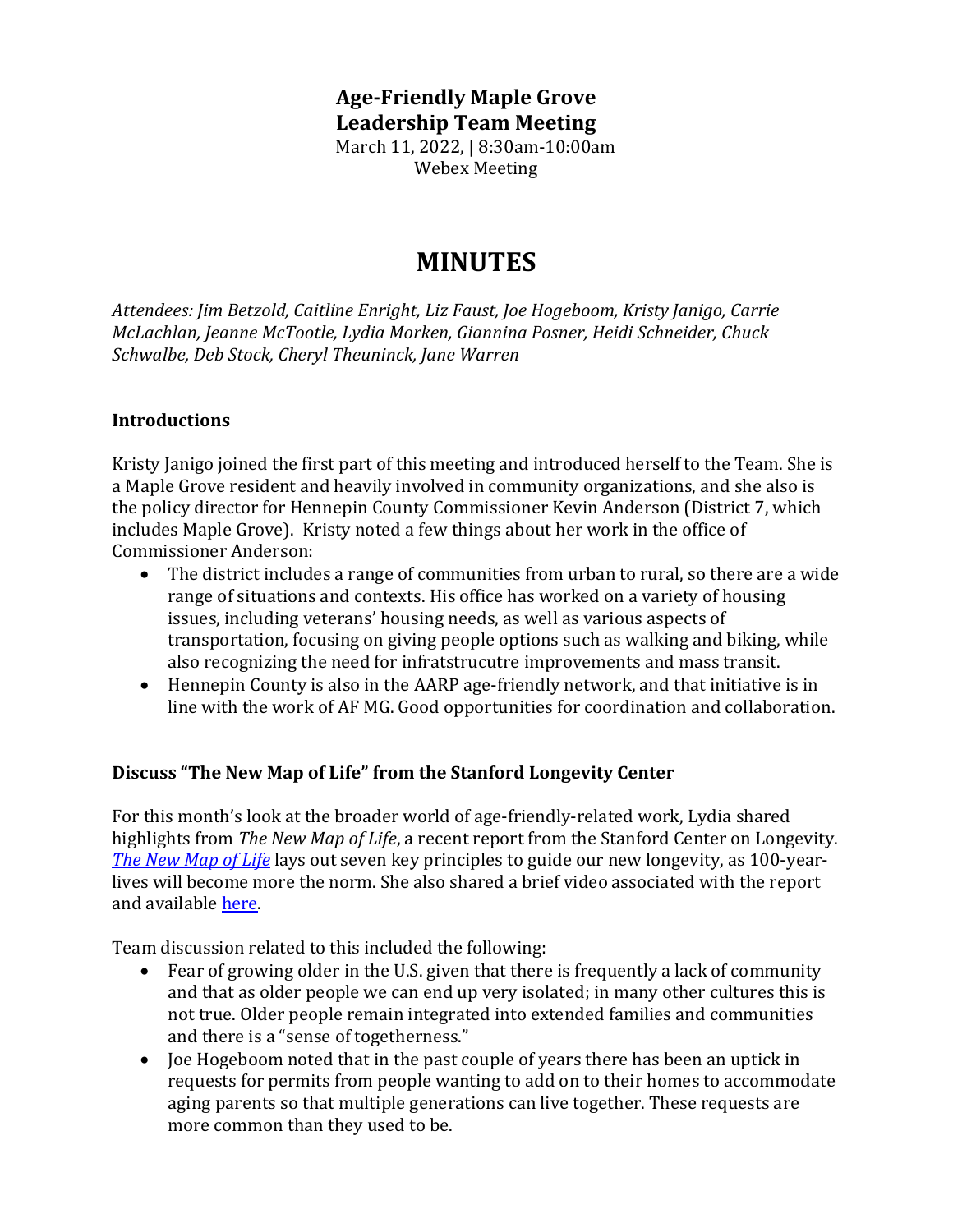#### **Update from the City – Joe Hogeboom**

Joe provided an update on AF-related work happening inside the city:

- The affordable senior housing community proposed for the corner across from Lifetime Fitness (Weaver Lake Road and Main Street) now is in question. Lifetime previously indicated they planned to leave Maple Grove, but now they may choose to stay. This changes things. Fortunately, important groundwork has been laid so that once a decision is made things could move quickly.
- The senior housing development being considered for the location off Lawndale Lane (behind Menard's) did not get state funding, so now a request for TIF funding is going to be brought to Council to help fund this development, which may include some affordable units. Tax-increment financing (TIF) is a way to help subsidize the project, but it requires getting all tax-collecting bodies on board—the city, the county, the school district. It is a significant ask. TIF funding has never been used for this type of housing before.
- A new market-rate senior coop building will likely be going up at the NE corner of Maple Grove Parkway and County Road 81—a new intersection that will be coming. While not affordable, these types of units tend to get snapped up quickly.
- Woodland Mounds, the city-owned senior apartment building, has long been mostly below market-rate but not officially affordable. The city has decided to make it formally affordable over time but putting income restrictions on units as they become vacant. A couple of Council members actually suggested building another Woodland Mounds-type building in the community.
	- o The City also is organizing some outdoor art classes at Woodland Mounds in partnership with the Maple Grove Center for the Arts. The artists will lead painting either on the rooftop deck or another outdoor site at Woodland Mounds. Details are being figured out – no dates set yet. The events will be open to other older adults, not just WM residents. Liz Faust offered to help coordinate and publicize.
- The cities of Maple Grove and Brooklyn Park jointly hold an annual Community Forum on Race, and this year it will be held virtually on April 28, from 6-8:30pm. This event provides a safe space for what can be uncomfortable conversations and they usually an include an interesting keynote speaker.

### **Community Needs Assessment Update - Lydia**

The CNA Committee continues to meet monthly and will be meeting twice in March to ensure things are moving along. The main focus right now is finalizing developing of the community survey. The team will be pulling questions from a few existing surveys to create a customized survey that works for AF MG. In late March/early April, the committee will be sending out draft questions for subcommittees to review and weigh in on. We hope to have the survey ready sometime in May.

Cheryl suggested that it would help to have guidelines about how many questions each subcommittee could include. The CNA committee will discuss this at its next meeting.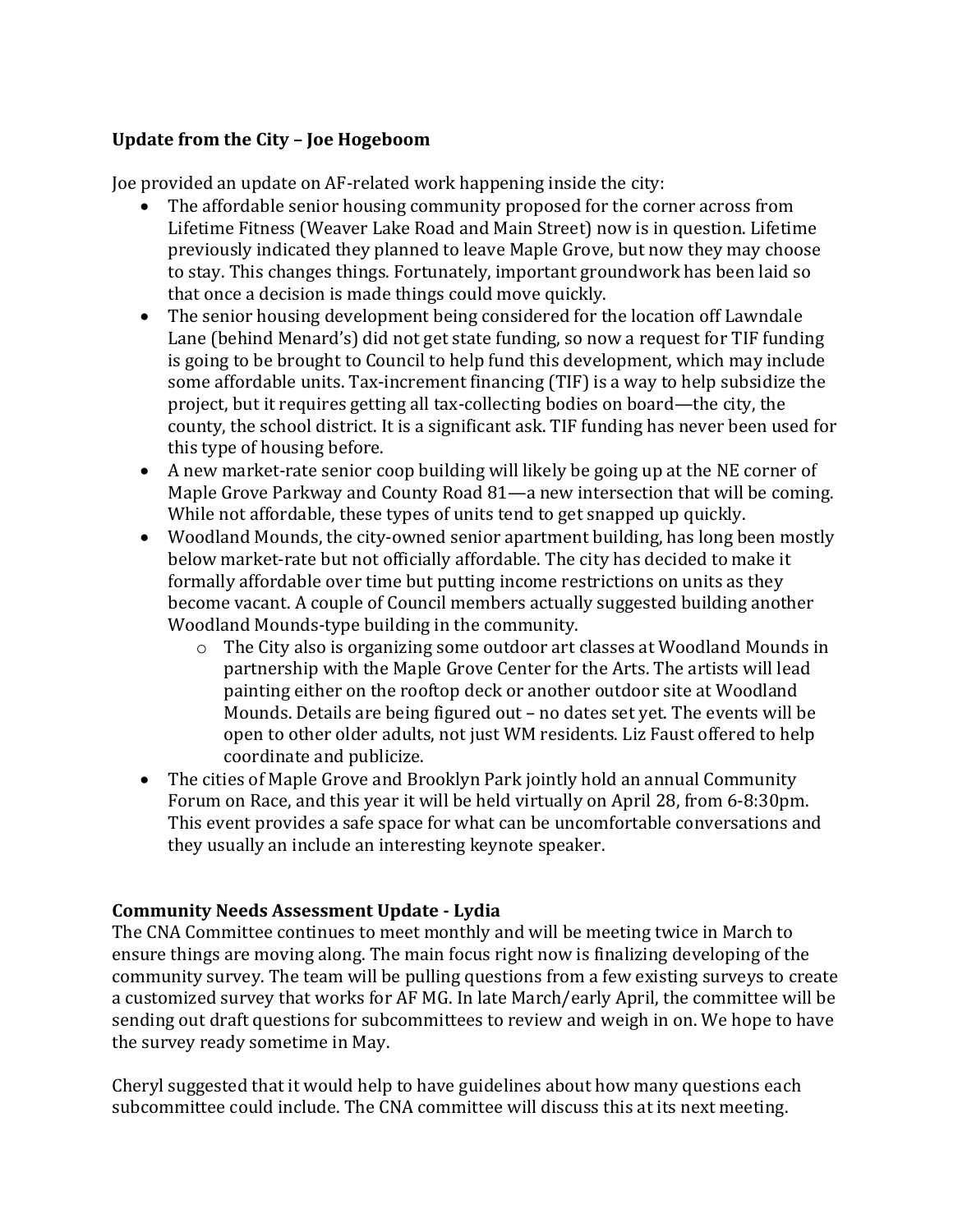## **Subcommittee Reports:**

*Transportation - Cheryl*

- *Survey*: The transportation subcommittee is already discussing needs assessment survey questions. They also met with Mike Opatz related to survey development and what thoughts he might have. He indicated that commuter rhythm is an area of focus for him right now; COVID has changes those routines and it is hard to predict how they will look in the future. Many workers now have hybrid models of working—a mix of working from home and from the office.
- *ADA Transition Plan*: A few members of the team, along with Liz and Lydia, also recently met with John Hagen, city transportation engineer, and a consultant from SRF related to the city's ADA transition plan. The city is developing a new policy guide and plan related to ADA accessibility in public and private rights of way in the city. This includes walking paths and trails.
	- AF MG was invited to be a stakeholder in the process; we heard a presentation from SRF, asked questions, and shared ideas and input.
	- One notable item is that there now is an official process in place for community members to file a grievance with the city related to an accessibility issue. This did not exist before.
	- The plan is in draft form right now. It is mostly a technical and legal document; it will be finalized soon and made available for public comment.
	- Discussion points included the following:
		- Role and importance of equity; "accessible" doesn't always mean equitable, and that should be an ongoing lens to be applied to this type of work.
		- Different rules apply to private businesses than public agencies. Is there a possibility of the city incentivizing private businesses to include greater accessibility than what is minimally required?

### *Civic and Social Involvement - Liz*

- Last time the team met they talked about the Y3 Progress Report. They are meeting less often this year.
- Giannina reported that Three Rivers Park District is doing another Step To It for the Latino community this year. Kickoff is April 30, and the challenge runs May 1-28. Eventually they hope to do it with other cultural communities, such as Hmong and Somali. They are also partnering with other cities and hoping to find ways to help connect older Latinos with activities such as pickleball, etc. Liz offered to help work on this.

## *Communication – Lydia/Liz*

- Lydia and Liz continue to co-manage communications—mostly Facebook and City Focus articles at the moment. Facebook page now has 200+ followers.
- The next City Focus article is due April 15 for the issue that will be mailed out around May 27. We hope to be able to use the article to publicize the survey and include information about where people can go to find and take the online and paper surveys.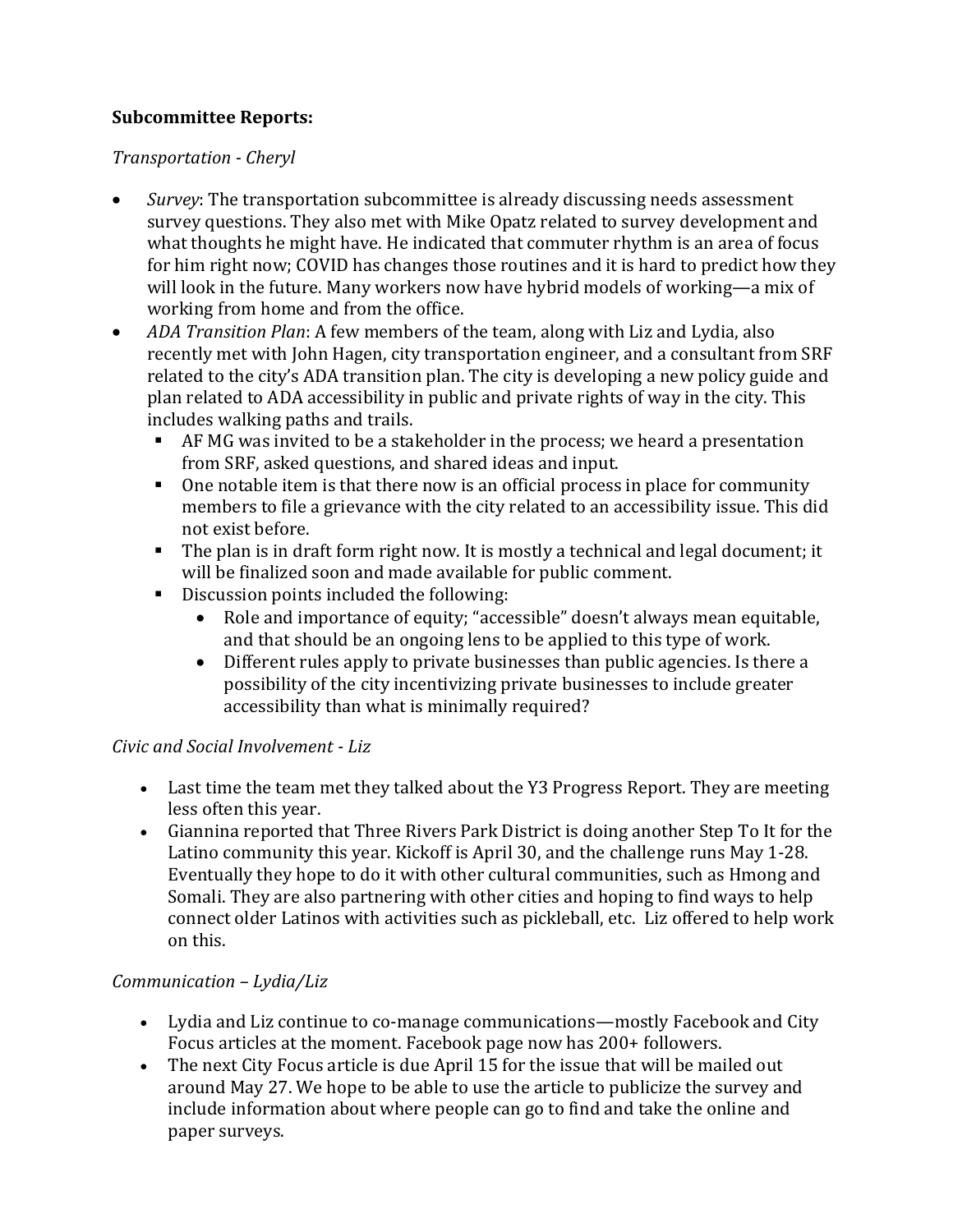### *Housing* - *Lydia*

- The Housing team met in February. Joe invited Brett Angell to join the meeting and meet the team. Brett is the city's Econ Development Manager.
- The team also got updates from Joe on some housing work in the City, similar to what he shared at this meeting, and discussed Y3 Progress Report content.

#### *Community & Health Services – Liz*

Liz shared an update provided by Marie Maslowski.

- Expanding marketing efforts for the Alzheimer Education Sessions. Sessions were postponed – now rescheduled at the Community Center: 10 warning Signs – Monday, April 11, 10am-11:30am; Understanding & Responding to Dementia Related Behaviors Monday May 9; 10:00 -11:30
	- o LT members can help by hanging up flyers in the community. Please let Deb, Liz or Patty know if you would like a flyer.
	- o Patty and Deb working on outreach to each senior living community to help spread the word and increase participation.
- Committee is working to identify a potential mental health training option and other ways to offer resources to support mental health:
	- o Rather than the 8-hour Older Adult Mental Health First Aid class from NAMI (National Alliance of Mental Health), as was previously planned but rescheduled due to COVID, the team is now exploring a couple of shorter sessions session (1.5-2 hours), the first of which would likely be *Understanding Depression*. Anticipate offering this later this year.
- There is a transitioning of Committee Leadership this year:
	- $\circ$  Marie will end her tenure as committee co-chair at the end of May. She will continue to attend committee and Leadership Team meetings as possible. She is available to consult on age-friendly projects and the community assessment as needed beyond May.
	- o Patty is unavailable to attend Leadership Meetings due to her new work schedule. She will stay involved as available and will support development of the action plan.

### **Year 3 Evaluation** - Lydia

All subcommittees have submitted their information for the report. Lydia is working on a completing a first draft and will share a draft in late March or early April. Some discussion as to whether the report should reflect a three-year look at the work rather than a focus on just the past year, given that the action plan is fully complete. There are time and capacity constraints in terms of what would be required to add that additional information to the report, however. Discussion reflected comments supportive of keeping it to a one-year review.